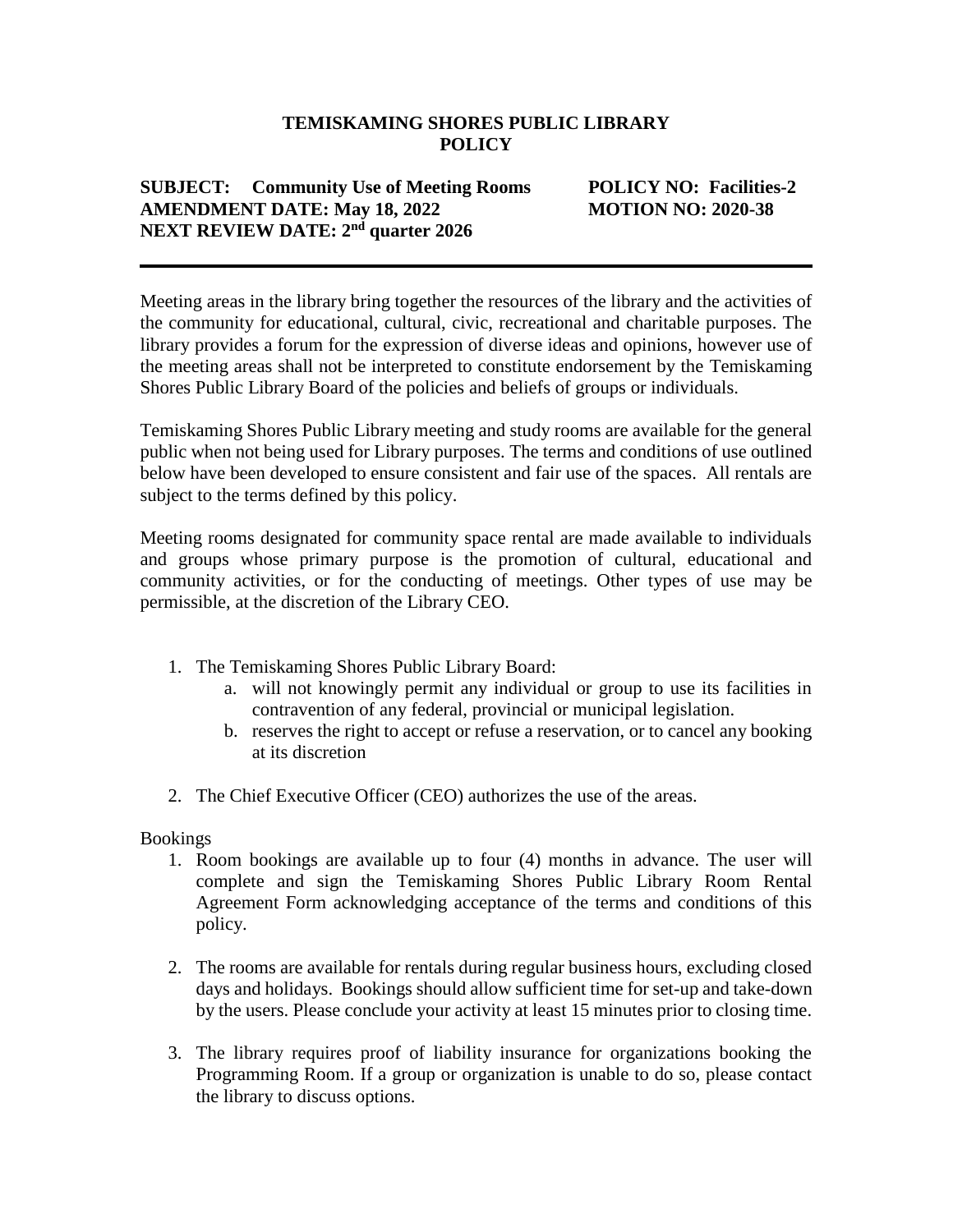- 4. The Temiskaming Shores Public Library has the sole authority to approve or amend requests to book rooms. The Library also reserves the right to refuse reservations, limit frequency of use and cancel bookings. Use may be denied to individuals or groups intending to establish the Library as a permanent location for their activities, including establishing offices in Library meeting rooms.
- 5. If an organization, group or individual wishes to book the study room for small meetings or the programming room more frequently than once a month for more than two consecutive months, the booking may be subject to review by the Library Board.

## Conditions of Use

- 1. Individuals must be 18 years or older to book the Programming Room.
- 2. Permission to use the facility does not imply any endorsement of the aims, policies or activities of any group or individual. Promotional material must not imply or suggest that the Library is endorsing the program and cannot display the library logo. The Library should appear only as the location of the meeting, and the organization must clearly indicate their names and provide contact information.
- 3. All meetings must be conducted in accordance with all Temiskaming Shores Public Library policies, including the Patron Code of Conduct. Programs and content must not contravene the Criminal Code of Canada or Human Rights legislation.
- 4. Organizations, groups and individuals must follow all public health guidelines at all times within the library and meeting rooms.
- 5. No games of chance, including bingo and lotteries, are permitted.
- 6. Charitable fundraising is not permitted on Library property unless authorized by the Library CEO.
- 7. Library personnel must have access to facilities at all times and may attend any event, meeting or course held on Library premises for the purpose of auditing or reviewing compliance with Board policies.
- 8. Birthday parties, receptions, weddings, family gatherings and similar social events are not permitted.
- 9. Sales of goods are not permitted unless authorized by the Library CEO except for books sold at author readings or book signings.
- 10. No smoking or vaping as per municipal bylaws and no lighting of candles or burning of any other materials is permitted in the Library or its meeting rooms.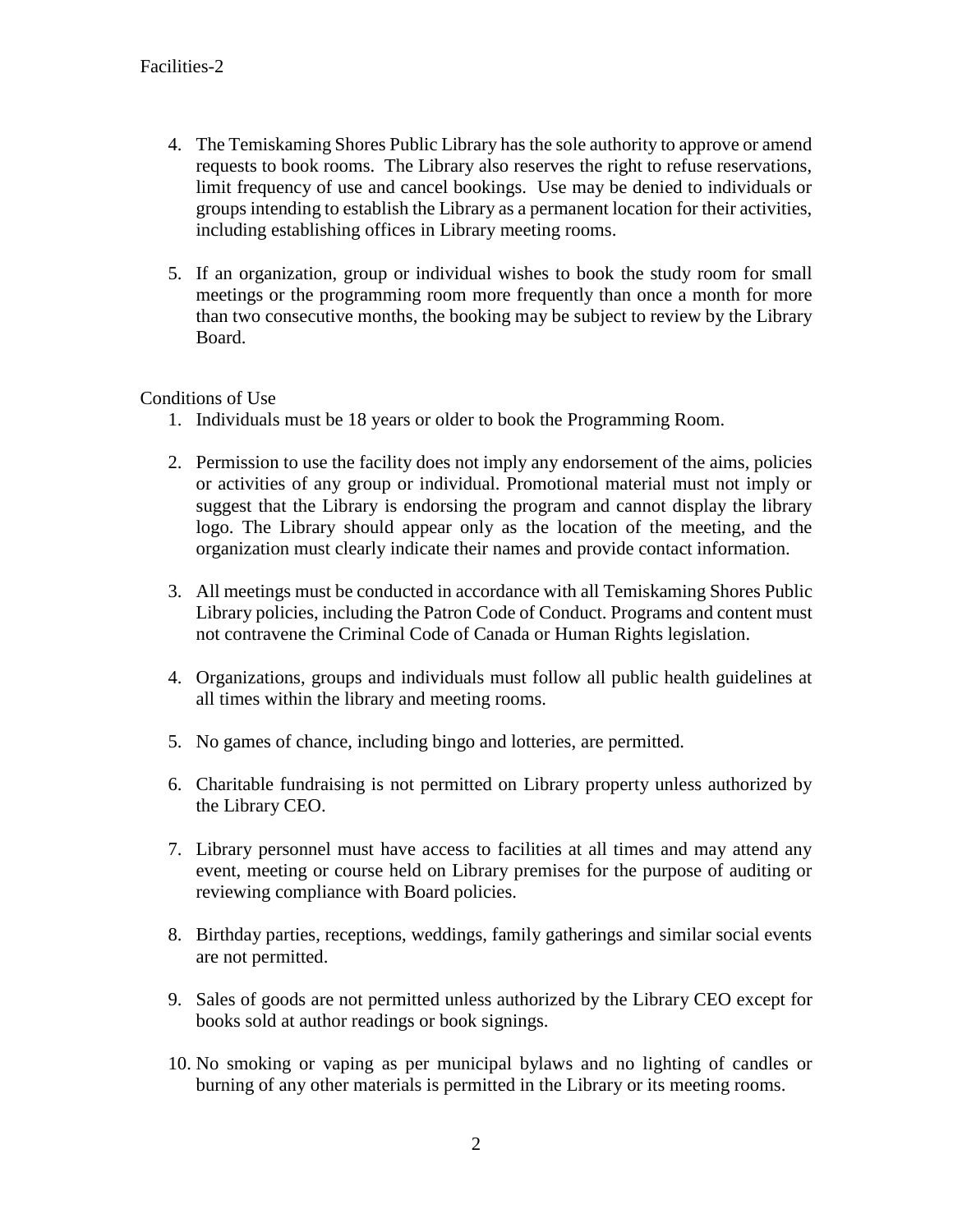- 11. Only light refreshments or luncheons may be served. Drinks with secure lids are permitted. Alcoholic beverages are not permitted on the Library premises, unless special permission is granted by the Library Board and the appropriate permits and permissions are given by the Alcohol and Gaming Commission of Ontario.
- 12. The user is responsible for leaving the room in the same condition it was in upon rental and will be billed for any cleaning, repair and/or replacement of any damaged property in the room or on the premises.
- 13. All proposed changes to the existing seating arrangement are to be approved by the Library.
- 14. The Programming Room is equipped with a Smart TV. Additional equipment such as a multimedia projector with HDMI, screen, laptop, flipchart, and speakers may be available upon request. Videoconferencing equipment may also be provided.

## Fees

- 1. The fees for the use of rooms are established in Schedule A and are due at the time of the booking.
- 2. Room rental fees are waived only for:
	- a. Library programs, partnerships and co-sponsored programs
	- b. Library related groups (such as the Temiskaming Shores Public Library Board, Ontario Library Services agencies, Northern Lights Library Network and other such groups)
	- c. Final decisions to waive room rental fees rest with the CEO, or his/her designate.

#### Payment options

1. Cash, cheque, or money order on site are accepted.

#### Cancellations

1. A minimum 24 hour notice is required for all cancellations. Otherwise, the group/individual may be charged the entire rental fee.

#### Parking

1. Free parking is available in the Library's parking lot.

# Study Room

1. A study room, which is equipped with wifi and outlets, a computer and a microfilm reader, can be booked free of charge for 4 hour blocks and is primarily intended for individual and group study and research. The room may also be used for small meetings. Tutors/proctors may book the room, but may